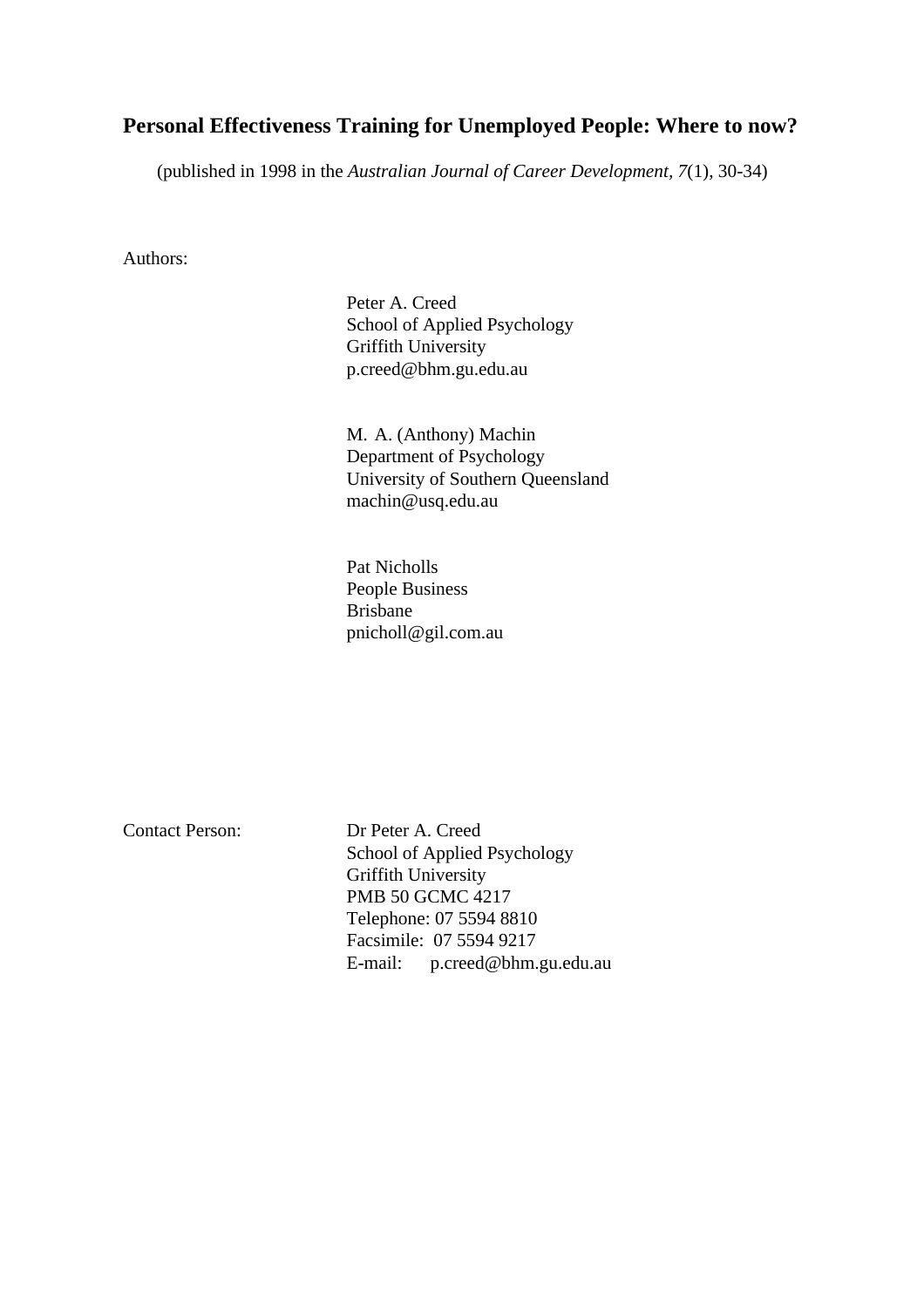## **Personal Effectiveness Training for Unemployed People: Where to now?**

## **Abstract**

Unemployment remains a major social problem in Australia. Successive governments have attempted to address the problem, in part, by funding occupational skills based training programs for the unemployed. This paper reviews the general area of occupational skills/personal effectiveness training for unemployed people, and reports on outcomes for individuals attending "typical" courses in Australia. Also reported, are outcomes for unemployed people who attended specially devised training, based on the cognitivebehavioural (e.g., Beck, 1976) and learned optimism (Seligman, 1990) intervention approaches, that was aimed at improving well-being, confidence and coping abilities. Variables assessed include individual well-being (e.g., psychological distress), confidence (e.g., self-efficacy), attitude-to-work (e.g., work-commitment); training climate; and labour market outcomes such as return-to-work. More positive outcomes were identified for unemployed people attending the specially devised programs. The authors argue that training targeted at unemployed people must be based on sound theoretical principles to produce measurable long-term benefits. Future applications of personal development programs are discussed in relation to occupational skills based training and as stand-alone programs.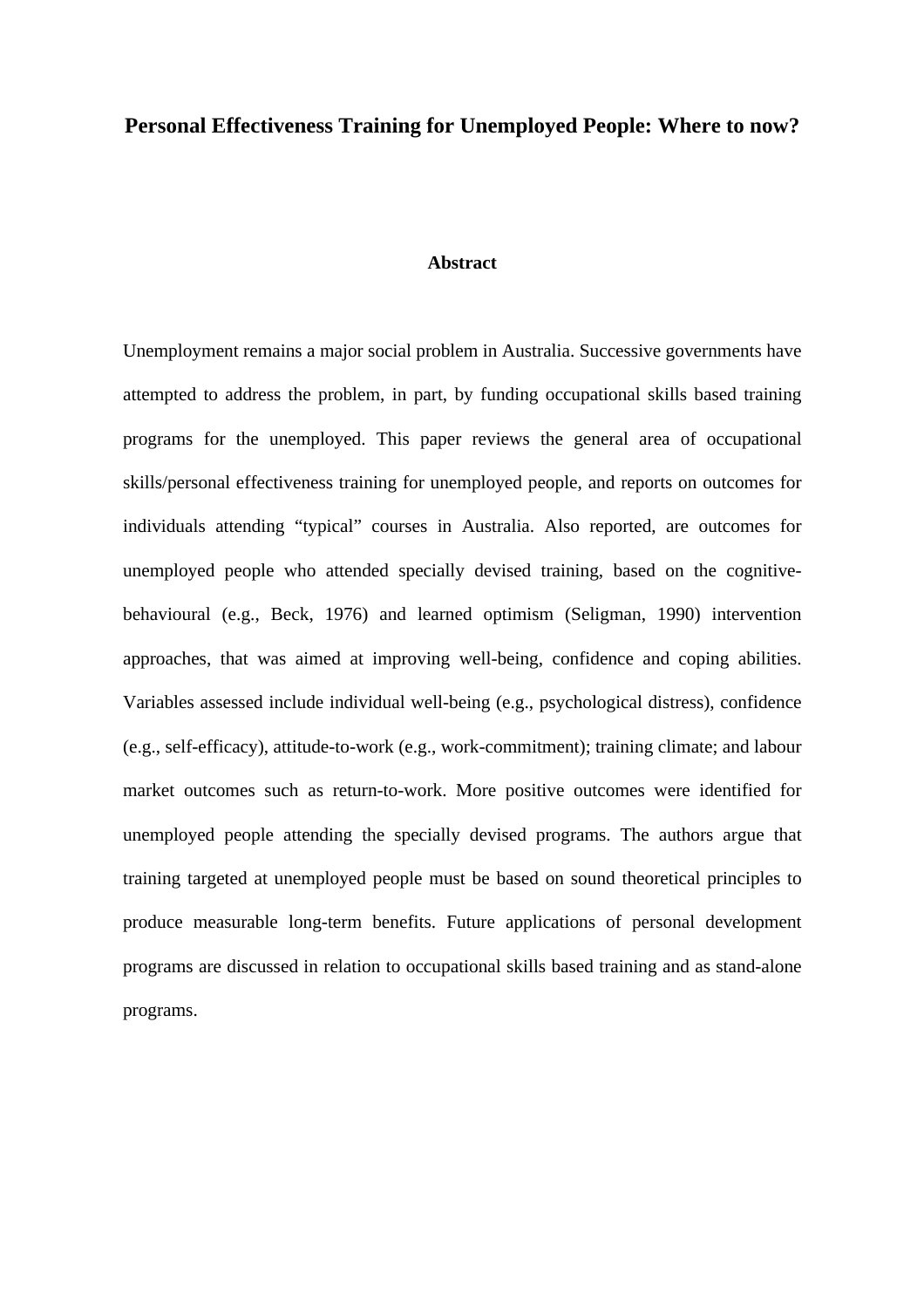Unemployment remains a major social problem in Australia today. It has been a reoccurring problem throughout this century, and has been a feature for Australia as well as for other industrialized countries since the early to mid 1970s. The current unemployment rate in this country hovers between 8-9 percent, although some estimate that there are large numbers of "hidden unemployed" who do not feature in official statistics that place this figure much higher (Sheehan, 1980). The Australian Council of Social Service (ACOSS), for example, has estimated that the hidden unemployed could be as numerous as the official unemployment statistic (Spiers, 1991). Included among the hidden unemployed would be married women who want to work and would if they could; as would older males who report themselves as being retired, but who would also work if it was possible. The official unemployment rate of 8-9 percent equates to some 800,000 people out of work, with approximately one third of these being long-term unemployed, or out of work for 12 months or more (A.B.S., 1994, 1995).

It is now well documented that for many the experience of unemployment brings with it problems related to personal effectiveness and general well-being. Evidence for this comes from very early studies carried out during the Great Depression of the 1930s (e.g., Jahoda, Lazarsfeld & Zeisel, 1933), and from research conducted more recently when the Western economies again went into decline (for example see Allatt & Yeandle, 1992; Barling, 1990; Leana & Feldman, 1992; Winefield, 1995; Winefield, Tiggemann, Winefield & Goldney, 1993). Further, longitudinal studies have been able to demonstrate that the negative effects associated with unemployment have been caused by people moving from being employed to being unemployed, and are by and large not associated with individuals with fewer skills or personal resources "drifting" into joblessness (e.g., Patton & Noller, 1990; Winefield & Tiggemann, 1990).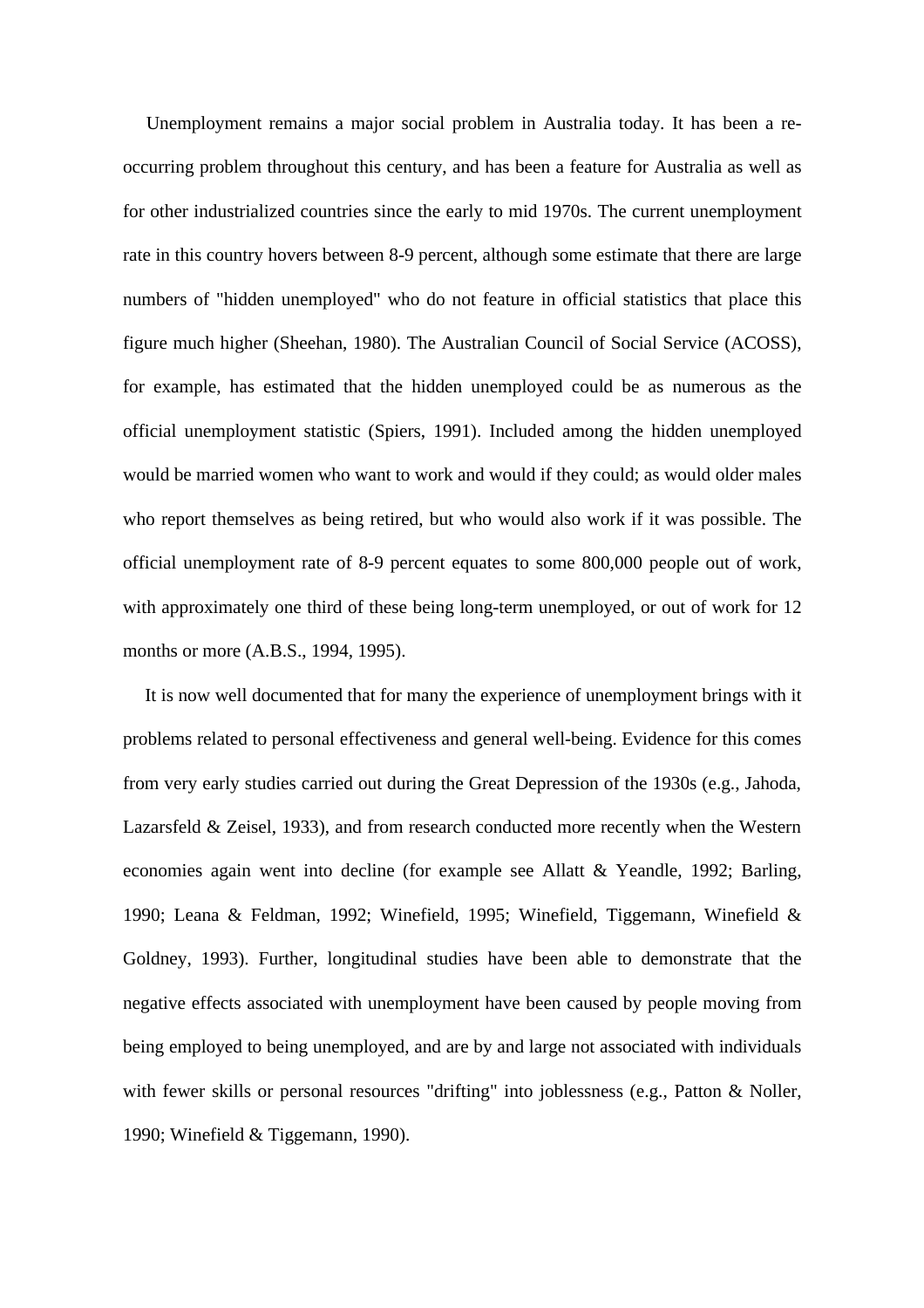Successive Australian governments have attempted to address the problem of unemployment, in part, by funding occupational skills based training programs for the unemployed. Skills development for unemployed people has also met other national goals related to structural adjustments that need to be made to the national economy to convert it from one heavily dependent upon exports of natural resources to a broadly based and internationally competitive economy with sound manufacturing and service sectors (Dawkins & Holding, 1987). This focus on improvements to the national skills base has resulted in increased secondary school retention rates, increased tertiary participation, broadened post-school training opportunities through apprenticeships, traineeships and TAFE colleges, and a range of special measures to assist the unemployed enter and reenter the labour market (D.E.E.T., 1991a).

 During the 1990s there have been three major programs specifically aimed at skilling/re-skilling the large numbers of unemployed in Australia. These are: (a) formal training courses delivered through the TAFE network, fee-for-service private providers, and industry bodies (e.g., more than 70,000 course places per year for unemployed individuals have been funded by the federal government, D.E.E.T., 1991a); (b) wage subsidies where employers receive cash benefits to hire an individual and provide on-thejob training; and (c) training delivered by community based centres, primarily Skillshare (e.g., approximately 100,000 unemployed individuals per year received training at a Skillshare, D.E.E.T., 1991b). Other training interventions, such as "work-for-the-dole", will also begin to feature towards the end of this decade. Reviews of the effectiveness of these training programs indicated that they have not been successful at substantially reducing the overall level of unemployment (Bessant, 1997). Other benefits may have accrued, for example here, equity issues have been addressed by assisting unemployed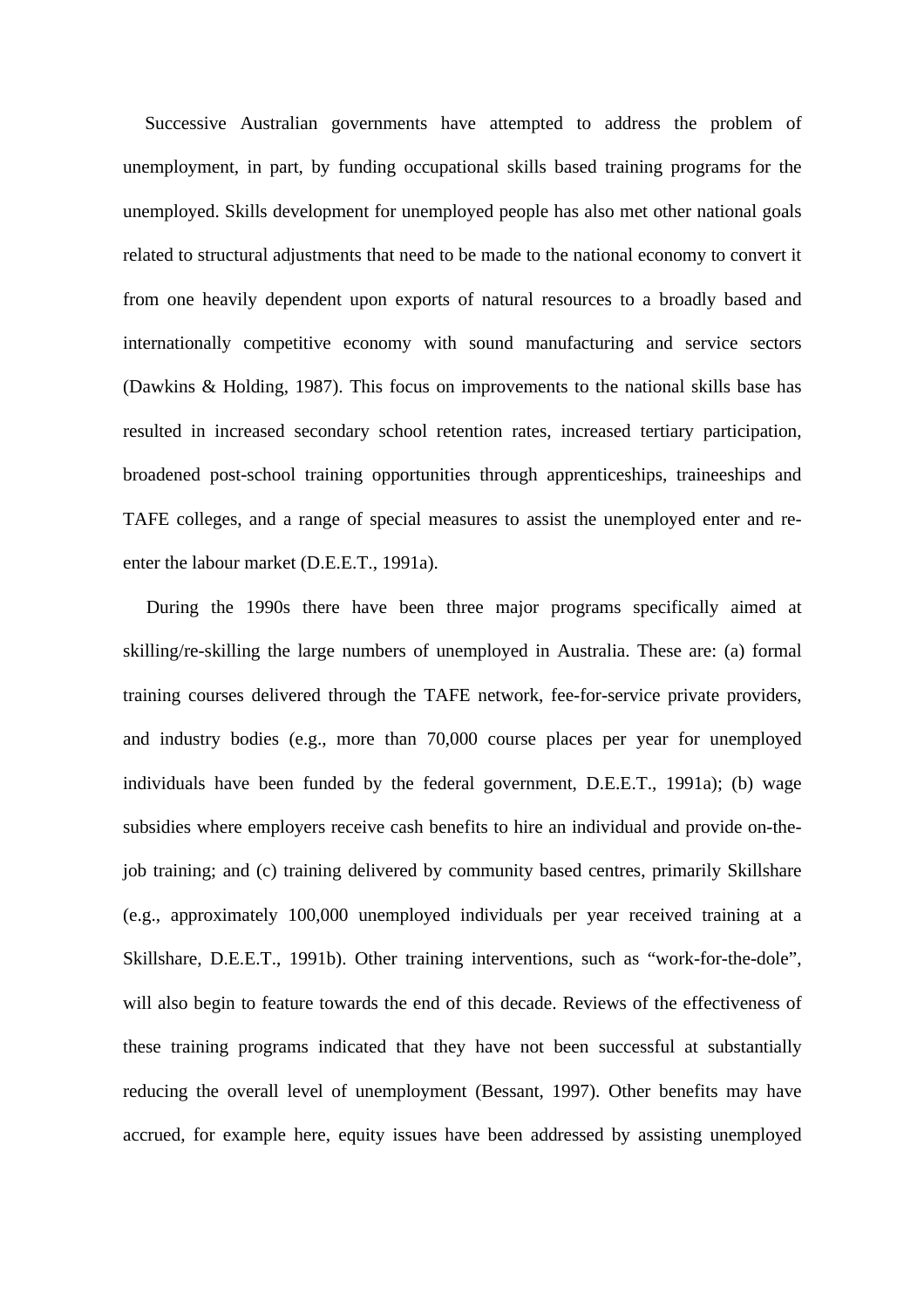people from especially disadvantaged groups to be more competitive in the labour market (Binstead, Banks, de Lautour & Lum, 1997).

Despite their widespread use there have been very few evaluations of these trainingbased interventions for unemployed people (e.g., Caplan, Vinokur, Price & van Ryn, 1989; Creed, Machin & Hicks, 1996, Creed, Hicks and Machin, 1996; Eden & Aviram, 1993; Harry & Tiggemann, 1992; Muller, 1992). Immediate post-WWII reviews focused on the effects of training on the work retention rates of the "hard core" unemployed. These were unemployed individuals who were potential workers who could not obtain employment despite a high demand existing in the labour market (Cohn & Lewis, 1975). More recently, evaluations have focused on the psychological benefits to participants identified as having accrued as a result of attending training, including: reductions in psychological distress (Harry & Tiggemann, 1992), improvements in self-esteem (Donovan et al., 1986), improvements in life satisfaction (Donovan et al., 1986), and reductions in levels of depression (Winefield, 1985).

Some benefits identified for participants while they were in training have also been found to persist at follow-up (Harry & Tiggemann, 1992; Muller, 1992). However, not all evaluations have demonstrated improvements in personal functioning for participants (e.g., Branthwaite & Garcia, 1985; Caplan et al., 1989), and in some studies, negative consequences for participants have been identified (Creed, In press; Kristensen, 1991).

 From the above, there is some evidence that training programs which include personal development and/or occupational skills training do improve the functioning of some unemployed in the short-term, and that these results may persist following the end of the course or intervention. Improving psychological functioning is important because it better equips individuals (e.g., for the job-search process, to start work), it is beneficial to training organisations (e.g., improving turn-up rates, less conflict on courses), and it has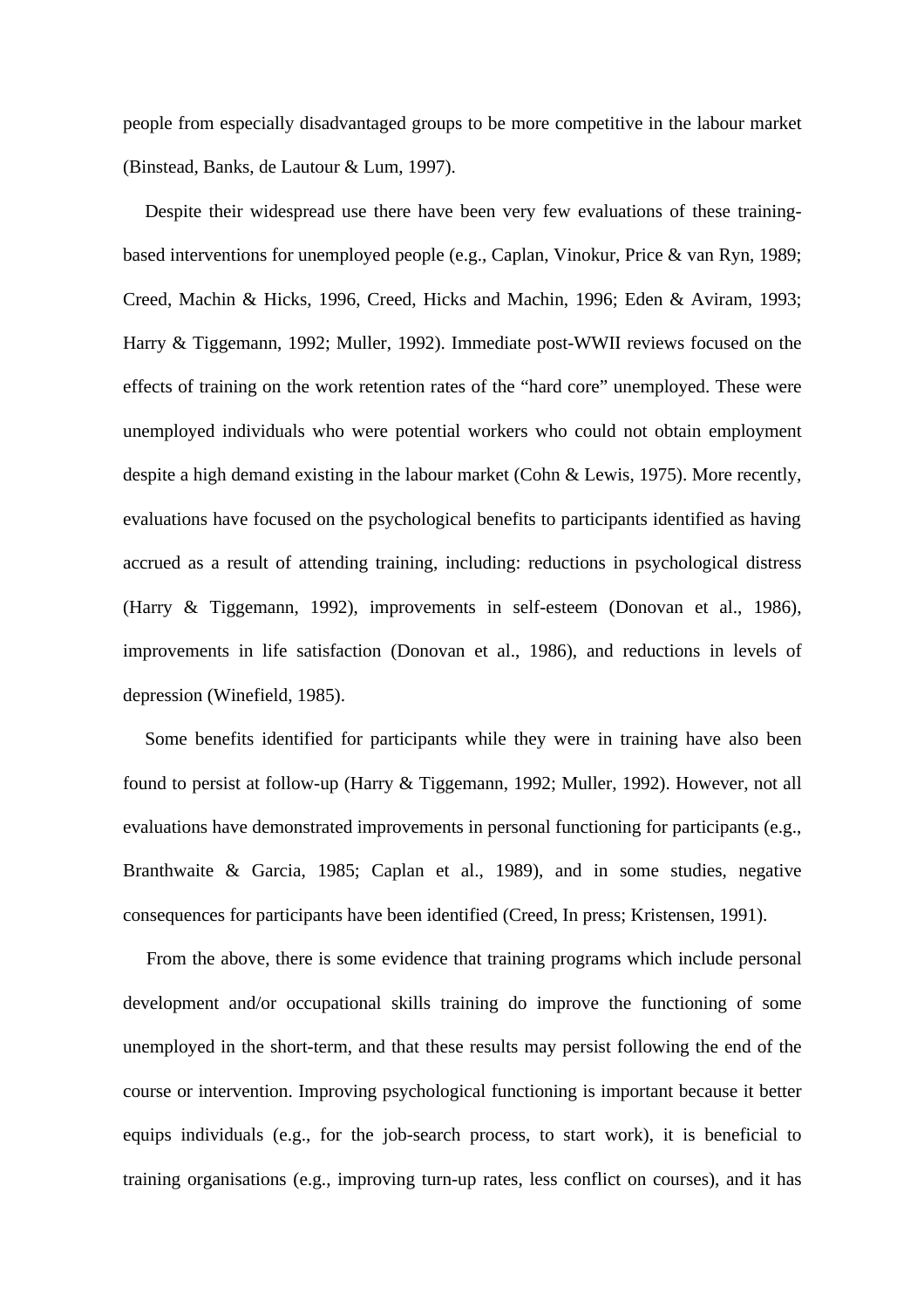benefits for the community (e.g., such as reducing drain on community resources by distressed unemployed). There is also evidence that such interventions can operate to improve the employment outcomes for some participants, but the results here are not consistent for all trainees and across all courses. Some participants are more successful at achieving employment outcomes. One explanation here that needs to be examined is that that those trainees who have been able to develop higher levels of self-efficacy may be the ones who are able to make better use of their training, develop more effective job-search strategies and have higher self goals for using their training.

Evaluations of training courses in Australia by the authors have focused primarily on occupational skills based programs, although a typical component of these programs in this country is that they include aspects of personal development training (Creed, In Press; Creed, Hicks & Machin, 1996; Creed, Hicks & Machin, In Press; Creed, Machin & Hicks, 1996; Creed, Machin & Hicks, In Press; Phelps & Creed, 1995). Variables examined in this research have included well-being dimensions (e.g., self-esteem, psychological distress, depression), attitude to work variables (e.g., employment value and commitment), life situation variables (e.g., social support, use of community resources), causal attribution and blame variables, coping, training climate, and changes to occupational status.

 Based on this research, it was determined that outcomes for unemployed people who attended occupational skills based training were more favourable in the areas of personal functioning than for those who did not. There was consistent evidence that attendance at the training courses improved well-being for participants as a group, as compared with the control subjects. Lower levels of depression, psychological distress, helplessness, and negative mood were recorded after the courses compared to pre-course levels, and there were improvements in levels of self-esteem, life satisfaction and positive mood over the same time period.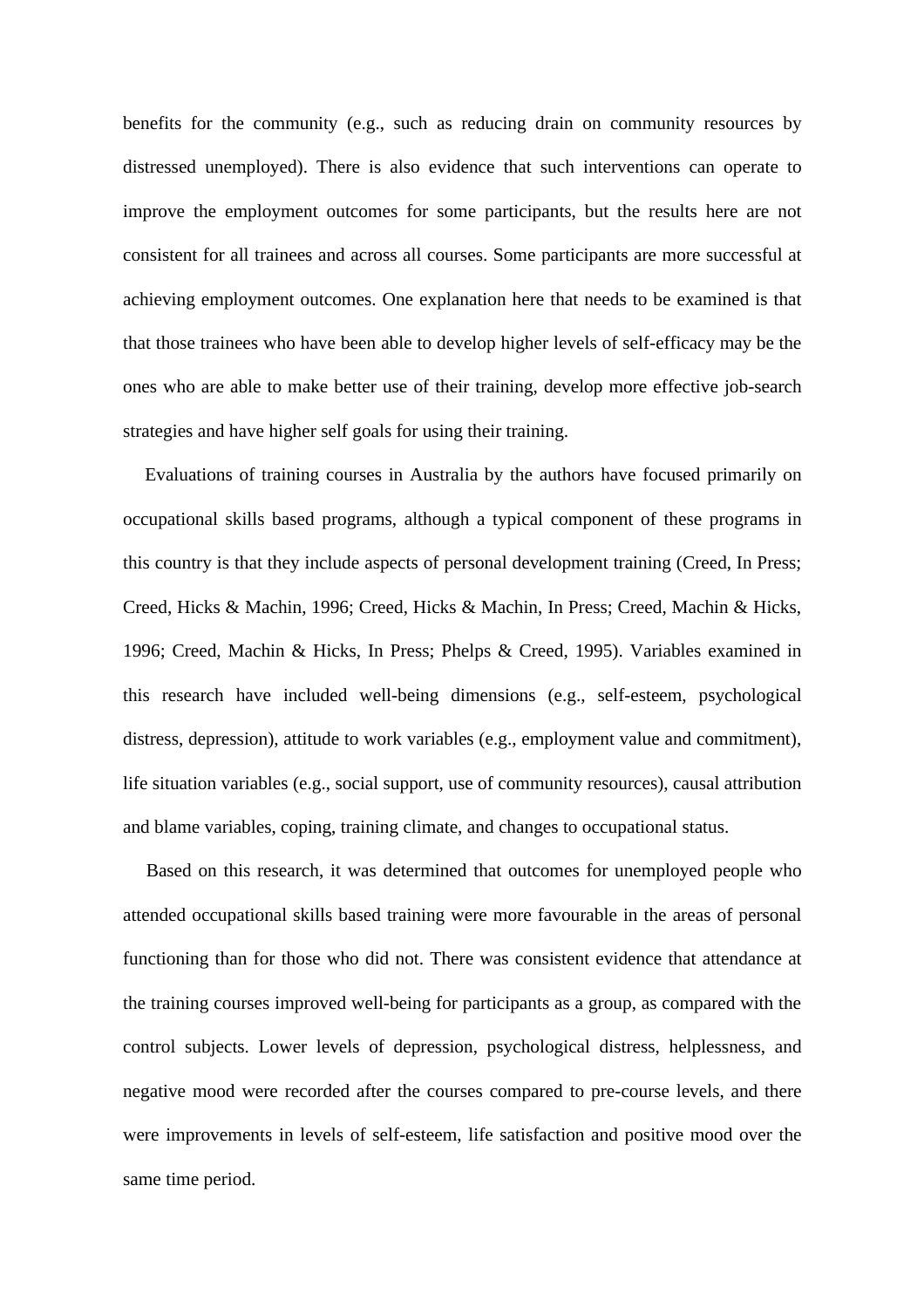There was little evidence that the courses led to changes in attitude-to-work. Employment expectations were generally raised as a result of course attendance. However, no changes were identified on variables of employment commitment (which was already high pre-course), employment value, self-efficacy and confidence. There was also little evidence for changes in life situation variables such as perceived social support, financial strain, and the unemployed person's use of community resources.

 The greatest gains from the training courses were made by those unemployed who began the training courses with the poorer levels of well-being. Those participants with higher psychological distress and depression levels, for example, improved more, that is, responded differently to the training courses, than those who started the training with better levels of well-being.

 These typical occupational skills/personal development training courses were able to improve well-being for participants. Changes were identified for trainees between pre- and post-measures. However, these gains made by participants generally did not persist into the longer-term (three month follow-up), unless the person was able to find paid employment. In other words, well-being scores typically returned to pre-course levels by 12 weeks after course.

 Theories which have been used to explain the differences between unemployed and employed people in general have also been utilised to explain improvements in well-being for unemployed people attending training programs. Donovan et al. (1986) and Stafford (1982), for example, drew on Jahoda's (1981, 1982) deprivation model and argued that training activities provided many of the latent functions (e.g., time structure, opportunity for skills utilization) that are catered for when one is in employment, and that are important for good well-being.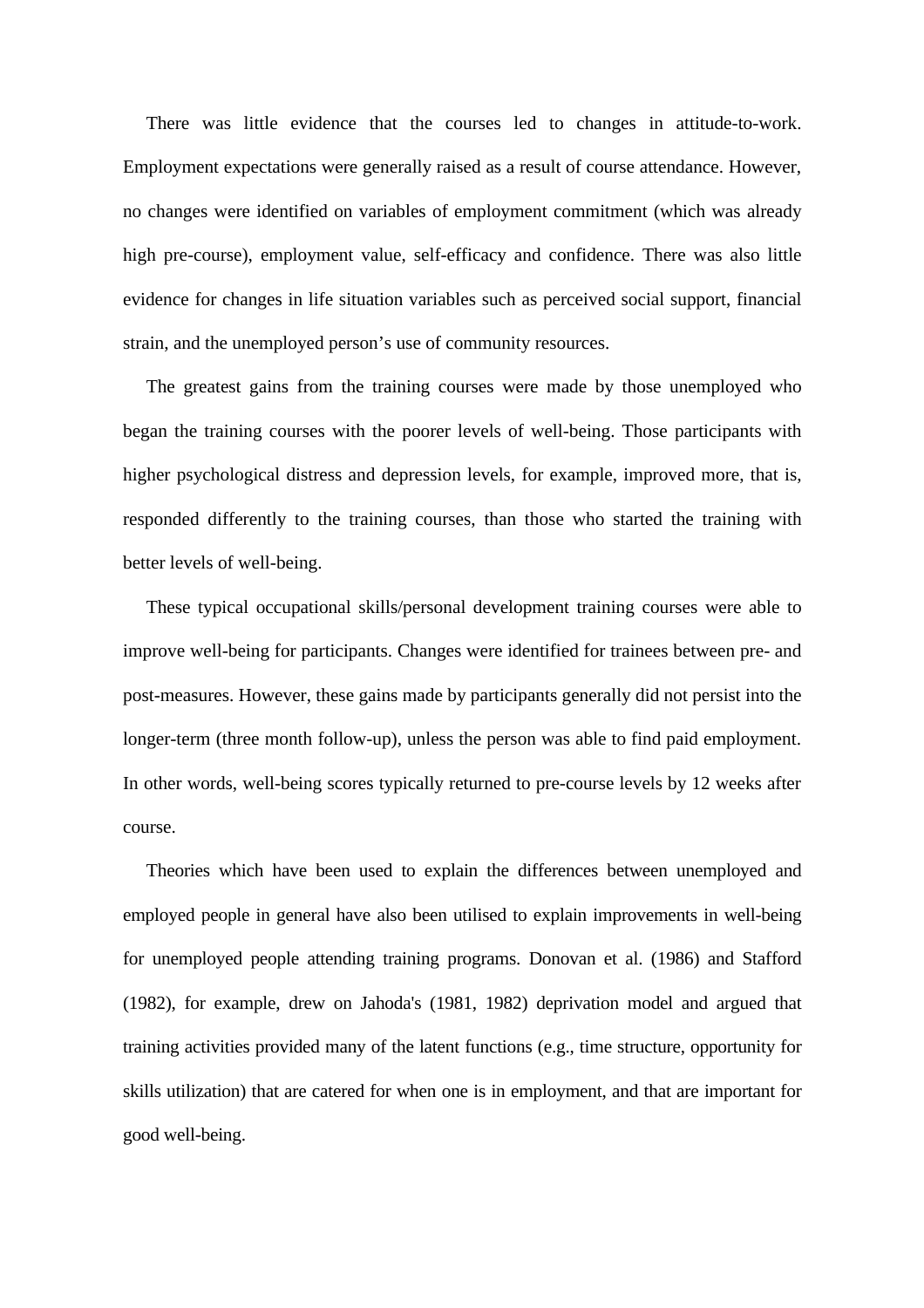A second possible explanation for the improvements in well-being can be found in the agency restriction model proposed by Fryer (1986, 1988). In this model, individuals are seen as being active, having initiative, able to influence their future, and striving to have some control over their lives. Frustration of this personal agency is likely to have negative effects on well-being, while opportunities for the individual to be active and exercise goal directed behaviours, such as by gaining employment or undertaking occupational training, would lead to improvements in functioning. Harry and Tiggemann (1992) used this latter approach to explain improvements in, and maintenance of well-being for a group of sole parents who attended a work re-entry course. They argued that this model allowed a better understanding of why levels of well-being persisted beyond the period of the training program. However, strong long-term effects for well-being were not found by the authors in the present series of studies, and support for choosing this explanation over Jahoda's is not warranted.

 The evidence is that the standard occupational training programs being widely run in our community are poor vehicles for fostering the personal growth and initiative which would allow personal agency to flourish. This longitudinal pattern of negative well-being while unemployed, being ameliorated by attendance at a training course, and then reverting to similar pre-course low levels at follow-up, is consistent with the situational model proposed by Jahoda. However, it is unlikely that improvements in well-being can be explained by resort to one of the general factors which might be involved. Behaviour changes brought about by attendance at the training programs, and the maintenance or otherwise of these changes, is likely to be influenced by the context of training and the environment to which the individual returns, as well as internal individual processes. Further, other variables, such as personality, ability, demography and previous experiences, are likely to act as moderators and mediators to influence outcomes, as has been found in explanations of individual responses to unemployment in general (Winefield, 1995).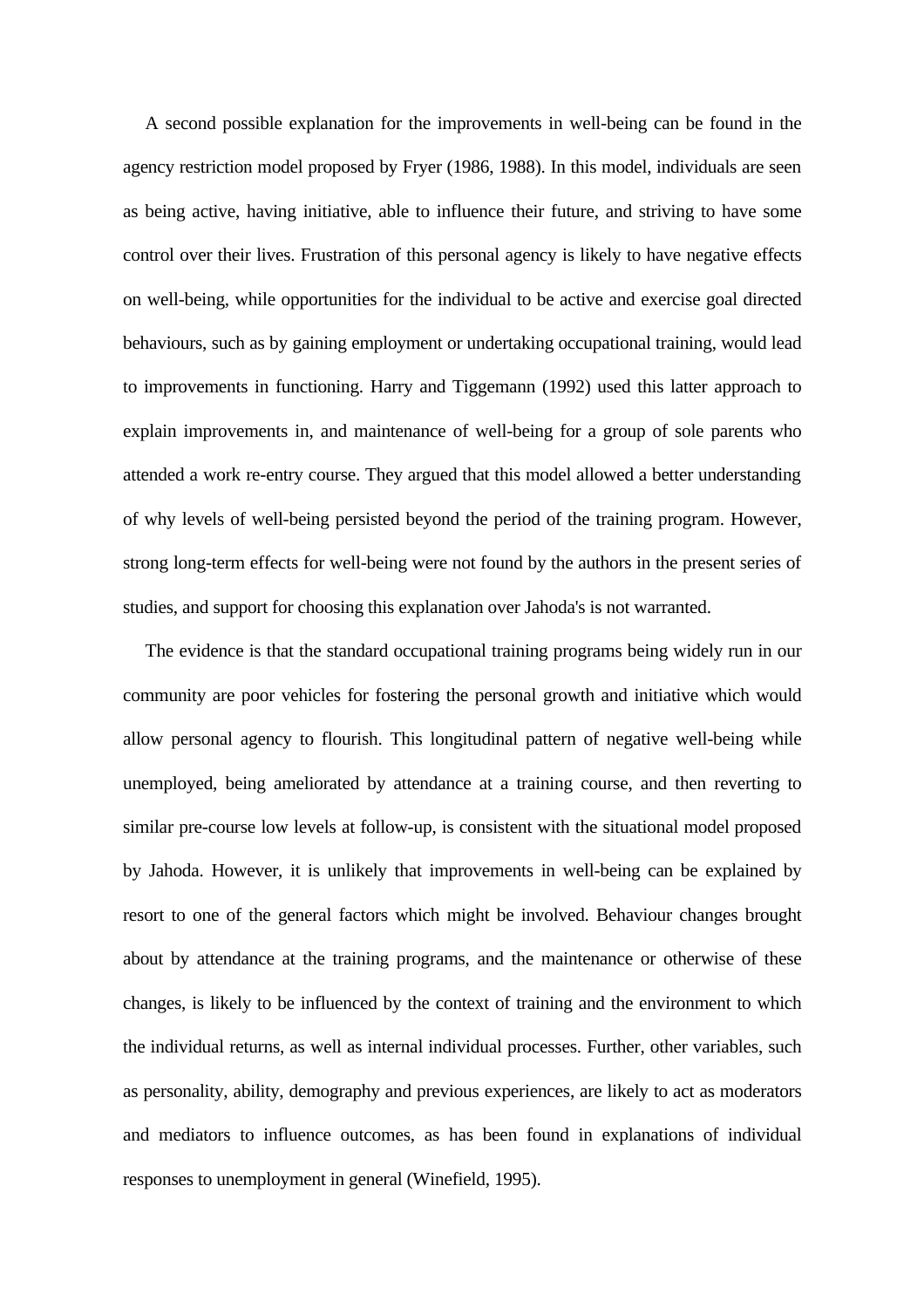Subsequent to these findings demonstrated by the Australian research presented above, the authors developed a short (three-day) Cognitive Well-being course aimed at improving the general psychological functioning of the unemployed participants. This course was based on the cognitive-behavioural therapy (CBT) approach (e.g., Beck, 1976), and on the learned optimism work of Seligman (1990). The cognitive-behavioural model assumes that thoughts and views of the world determine feelings and consequent behaviour.

 The authors demonstrated that, as expected, the courses impacted positively on participant's well-being. Those attending the training courses demonstrated a significant improvement in their level of personal functioning and coping skills when compared to a waiting list control group, and significantly, and in contrast to the results found for the more typical training courses for the unemployed, these benefits were maintained for the duration of the follow-up period. Again, the greatest improvements were achieved by course participants who reported the lowest initial levels of well-being and coping skills.

 Other psychological interventions that have been designed to improve the effectiveness of training programs have focused on enhancing the learning outcomes of participants during training, and on enhancing the transfer of skills after training. Some of these interventions have included: the development of "learning skills" (Downs & Perry, 1984), relapse prevention training (Marx, 1982), goal-setting (Wexley & Baldwin, 1986), and behavioural self-management (Gist, Stevens, & Bavetta, 1991).

 Variables which have been found to impact on training outcomes and transfer include individual characteristics, training design variables and environmental factors (Baldwin & Ford, 1988). Self-efficacy has been identified as one of the major determinants of trainees' capacity to benefit from training. Self-efficacy has been found to be significantly related to performance levels after training and skill maintenance over a follow up period (Gist, Bavetta & Stevens, 1990; Gist, Stevens & Bavetta, 1991). Self-efficacy has also been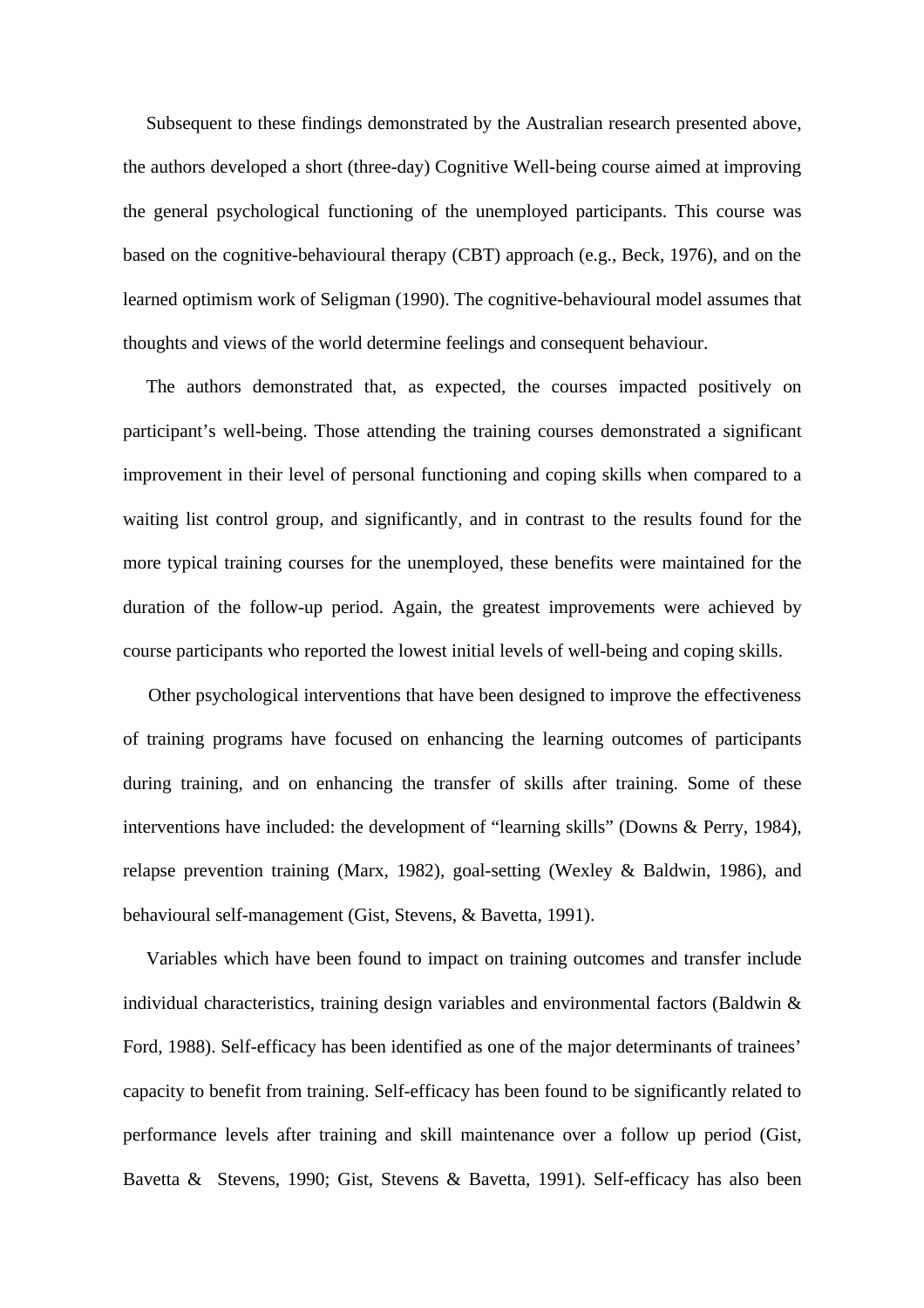found to affect both the level of goals trainees set and their commitment to those goals (Gist & Mitchell, 1992; Machin & Fogarty, 1997). Self-efficacy can therefore be viewed as an important predictor of training outcomes, and an important outcome of training in itself.

 Bandura (1986) defines self-efficacy as, "People's judgments of their capabilities to organize and execute courses of action required to attain designated types of performances. It is concerned not with the skills one has but with judgments of what one can do with whatever skills one possesses" (p. 391). This definition highlights a key aspect of the selfefficacy construct. Specifically, it indicates the importance of distinguishing between component skills and the ability to "organize and execute courses of action". For example, in discussing driving self-efficacy, Bandura distinguishes between the component skills (steering, braking, signaling) and the behaviours one can accomplish (driving in freeway traffic, navigating twisting mountain roads). Therefore, in the area of employment re-entry, the component skills which are the focus of most occupational training programs need to be complemented with the self-management skills which enable unemployed trainees to successfully compete for paid employment, and manage their own skill development.

 Levels of self-efficacy are directly linked to subsequent performance, such that higher levels of perceived efficacy lead to relatively higher levels of performance (Bandura, Reese & Adams, 1982; Wood & Bandura, 1989). Where self-efficacy levels have been raised from very low bases to pre-selected differential levels (low, medium or high) using mastery experiences, the efficacy/performance relationship has consistently been demonstrated for all levels induced (Bandura, Cioffi, Taylor & Brouillard, 1988).

 Phelps and Creed (1995) examined the role of self-efficacy in determining immediate performance outcomes, and delayed occupational satisfaction outcomes, for groups of long-term unemployed individuals who attended occupational skills/personal development training courses in rural New South Wales. Previous employment history and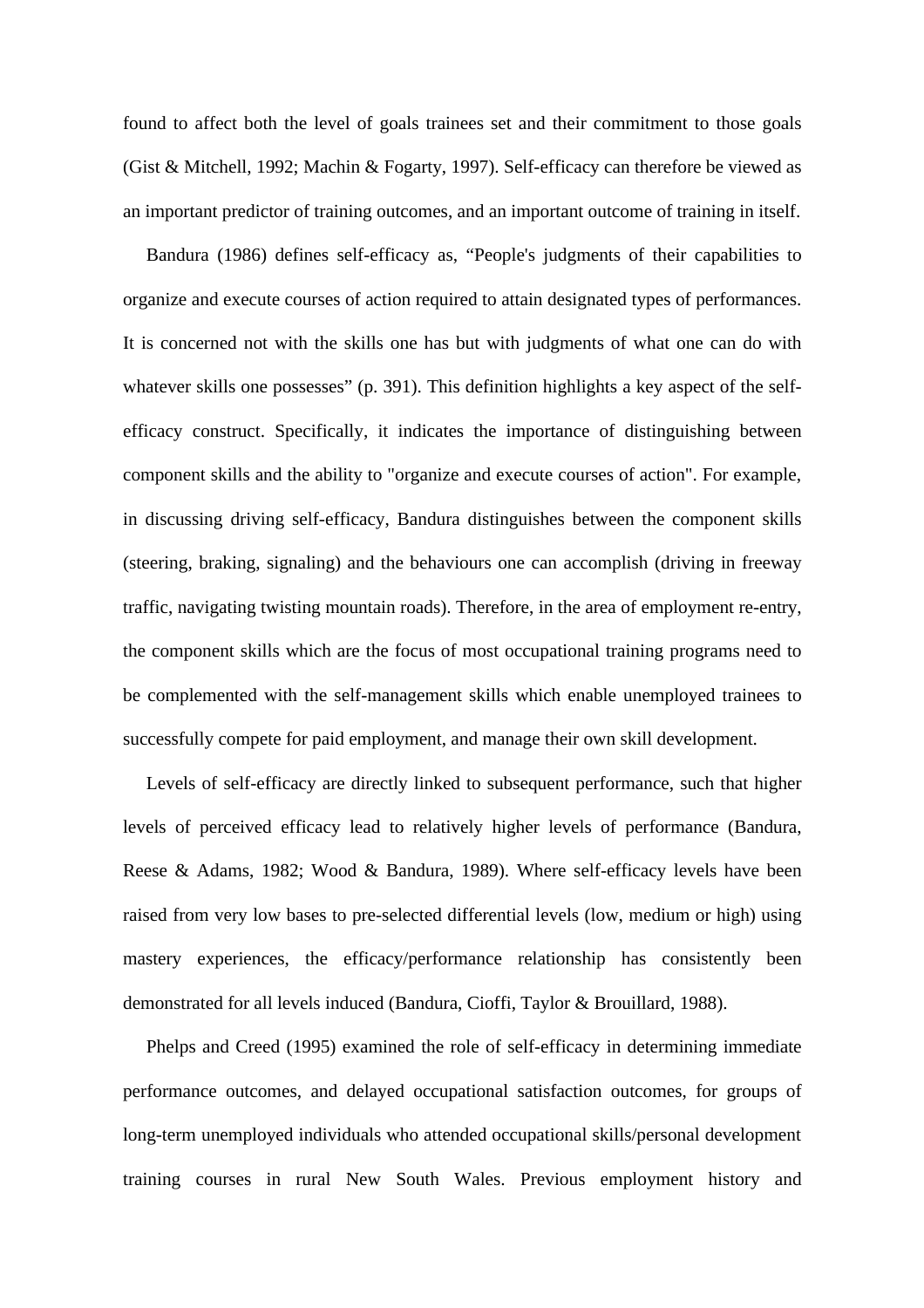commitment-to-work were predictive of initial levels of self-efficacy. Self-efficacy was shown to predict the performance outcomes of training, and level of occupational satisfaction at follow-up. Participants with lower levels of self-efficacy were also more likely to drop out of the training programs.

 Therefore, strategies which are designed to enhance the self-efficacy for training and transfer of skills for unemployed people prior to their commencing occupational training programs are likely to impact positively on a range of performance indicators, including the ability to successfully complete training, the training outcomes, the transfer of skills following training, and the ability to successfully compete for and maintain paid employment.

 The primary goal of occupational training programs for the unemployed is to produce motivated trainees who have the basic skills and confidence to apply what they have learned and the commitment to continue learning in any subsequent skill development opportunities, including training they receive while employed.

 The way to achieve this goal is to deliver training programs to unemployed participants which increases the level of self-efficacy, motivation, commitment, and the potential for better learning outcomes from their training. One aspect of enhancement of self-efficacy is to improve levels of well-being and reduce levels of psychological distress by the use of positive self-talk and coping strategies, as was demonstrated for participants who attended the Cognitive Well-being courses referred to above. Benefits can be expected at many levels from such an approach. Training providers can expect to benefit by having more motivated trainees who are better able to cope with the demands of the training and produce better learning outcomes and subsequent transfer of their skills. Specific course benefits should include reduced attrition from training through greater motivation and commitment, a greater degree of involvement in training, better problem-solving skills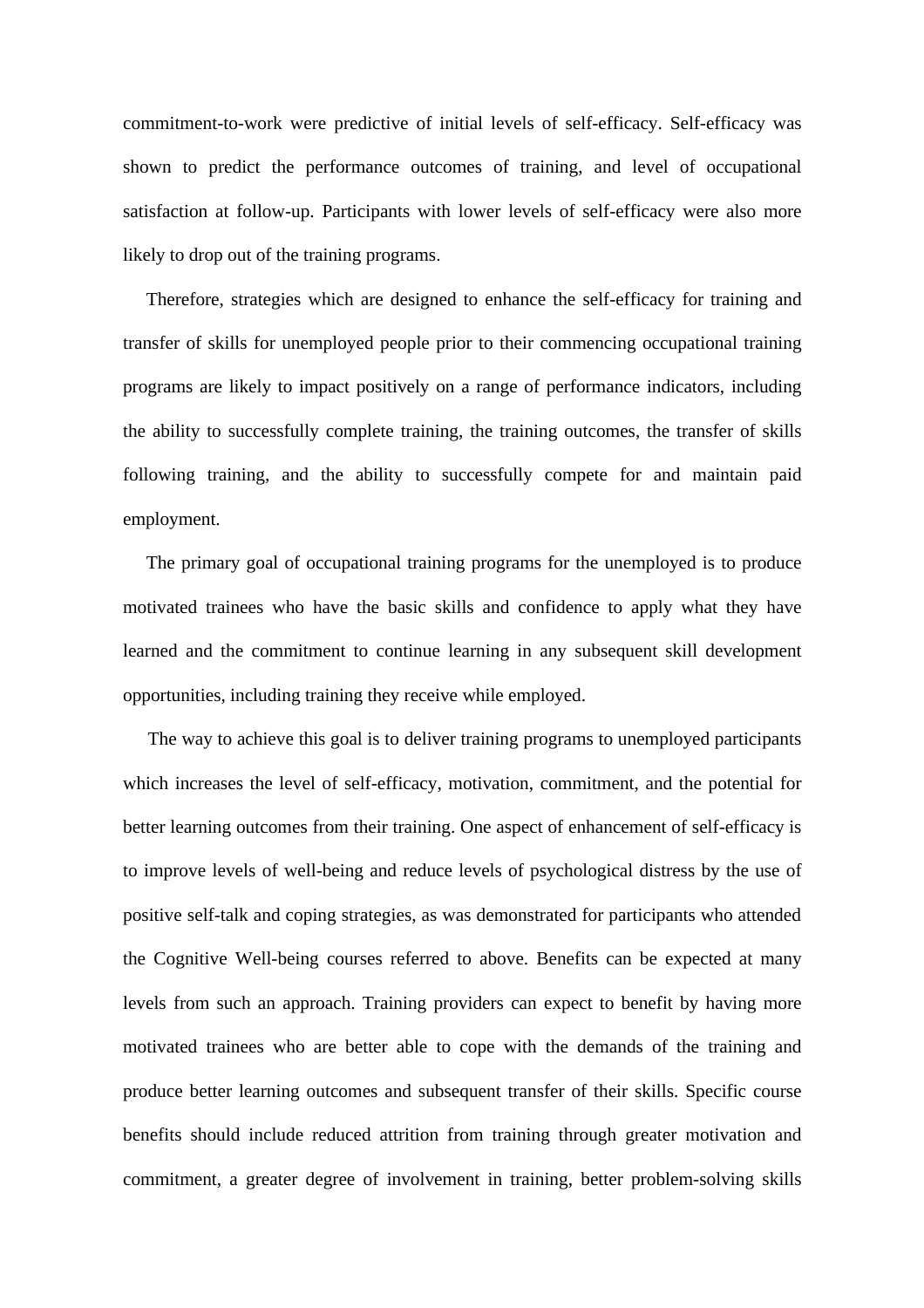which impacts on the level of conflict and number of complaints about the course, a more positive training climate, and higher levels of performance.

Staff members from the organisations providing the occupational skills/personal development training can also expect to benefit from the development of new skills and higher levels of self-efficacy, which will assist them to deliver more effective training programs. The community benefits from having participants who have a greater capacity to benefit from their training, and who are more competitive in their work re-entry, avoiding the wastage of valuable and increasingly scarce taxpayer-funded resources. Such an approach will also benefit the employers of these trainees by having employees who are committed to continuing their skill development.

 It is only through training programs based on sound theoretical principles which have been shown to improve the level of individual self-efficacy and well-being, that better outcomes and measurable long-term benefits will start to flow. Where training ignores these principles, any positive outcomes will continue to be temporary at best.

Programs based in theoretical frameworks of demonstrated value have the potential to assist the unemployed to more effectively transfer the skills that have been acquired during training. For practitioners, this means they will have tools to enhance the outcomes of occupational training programs by directly assisting participants to reduce their psychological distress and improve, as well as maintain, their motivation and commitment to their training. As the accumulated evidence for the benefits of the self-efficacy based program approach increases, other training providers and organisations which provide assistance to others than the unemployed (such as students, the employed, those in rehabilitation), can be expected to include this approach in their curriculum. This application implies self-efficacy/well-being programs being attached to other education/training programs similar to the application evaluated in the Australian research.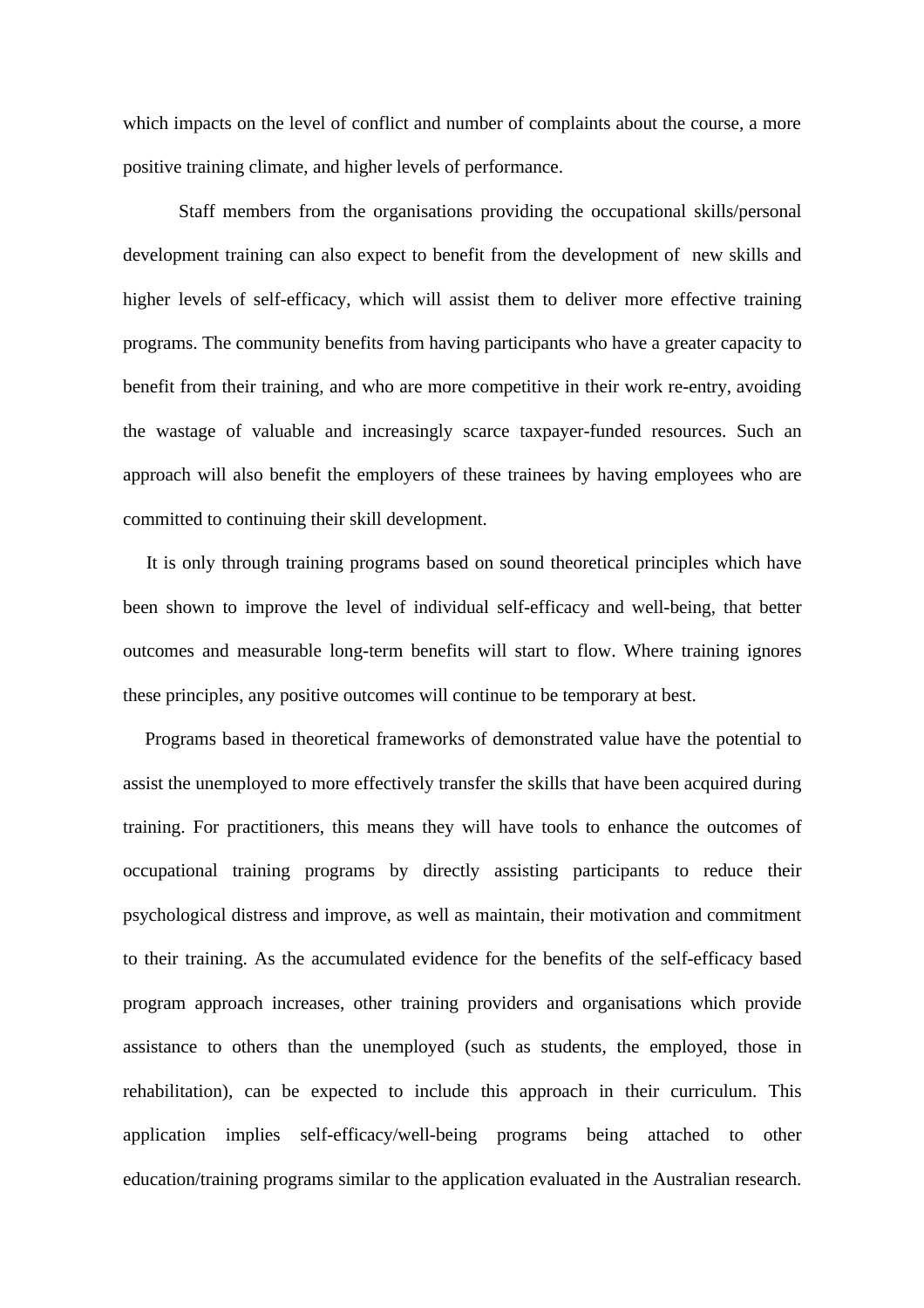Such programs need also to be evaluated in stand-alone situations where they could provide self-management skills for direct application in the participants' lives. This might mean, for example, that unemployed people could benefit from stand-alone efficacy training to enhance their job-search outcomes, or that employees would enhance both their work satisfaction and production by an increase in self-management abilities.

 It is a matter of priority that these types of training programs be further developed and thoroughly evaluated to provide the unemployed with the best possible assistance so that they will maximize their chances of finding work, and develop skills which will inoculate them against the serious negative effects of unemployment. The programs developed by the authors are current and local examples that have demonstrable benefits. There are also several overseas programs which have self-efficacy as a component or a major aspect of their focus, and have outcome evaluations which have been positive in both the short-term and long-term for unemployed trainees (e.g Caplan, Vinokur & Price, 1997; Eden & Aviram, 1993). The theoretical base for these interventions need to be developed further, and more field evaluations are required in the Australian context.

## **References**

 Allatt, P. & Yeandle, S. (1992). *Youth Unemployment and the Family: Voices of Disordered Times.* London: Routledge.

 Australian Bureau of Statistics. (1994). *Australia's long-term unemployed: A statistical profile.* Canberra: Australian Government Printing Service.

 Australian Bureau of Statistics. (1995). *The Labour Force Australia, August 1995. Catalogue 6203.0.* Canberra: Australian Government Printing Service.

Baldwin, T. T. & Ford, J. K. (1988). Transfer of training: A review and directions for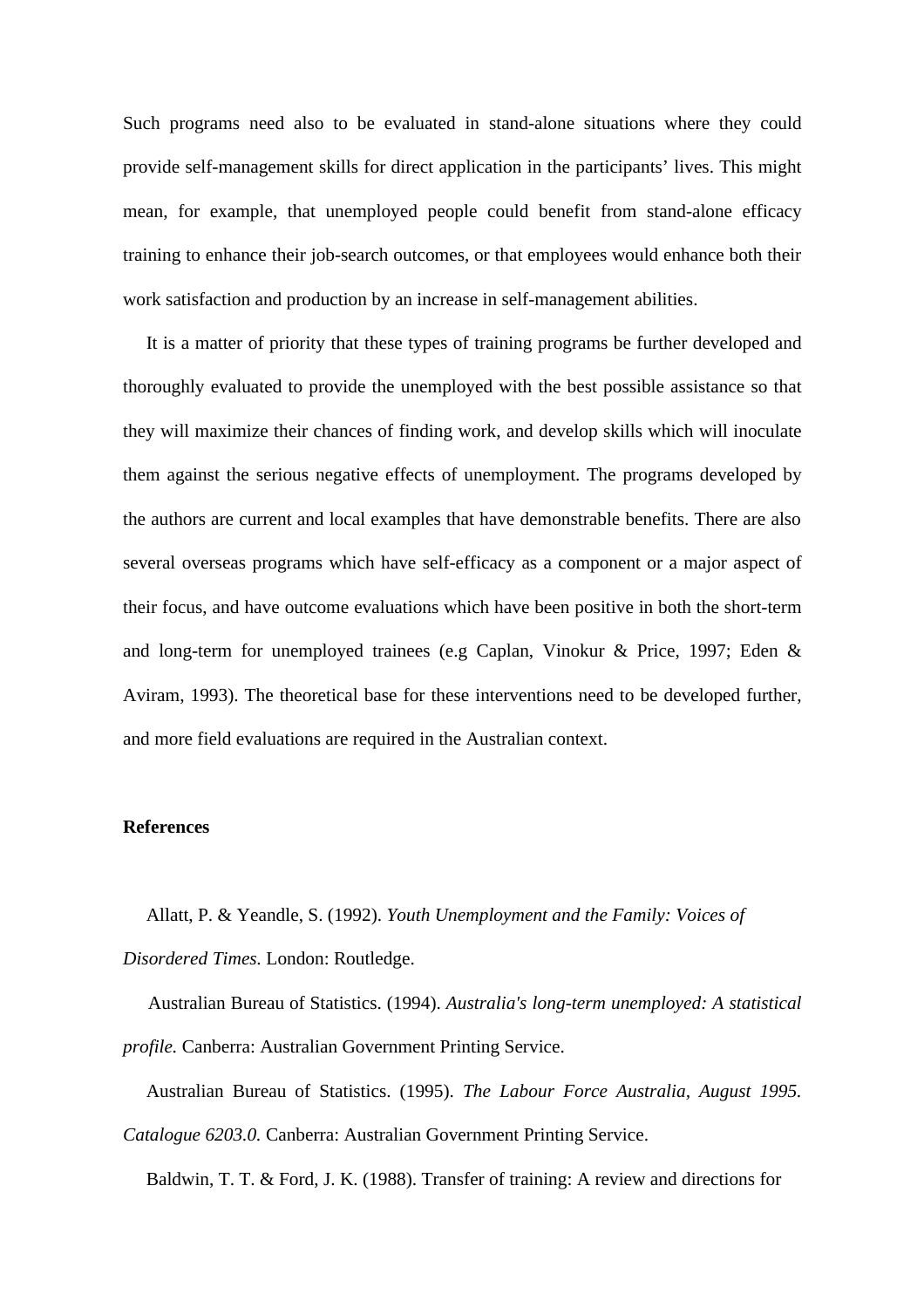future research. *Personnel Psychology, 41*, 63-105.

 Bandura, A. (1986). *Social foundations of thought and action: A social cognitive theory*. Englewood Cliffs, NJ: Prentice Hall.

Bandura, A., Cioffi, D., Taylor, C. B., & Brouillard, M. E. (1988). Perceived self-

efficacy in coping with cognitive stressors and opoid activation*. Journal of Personality and* 

*Social Psychology, 55,* 479-488.

Bandura, A., Reese, L., & Adams, N. E. (1982). Microanalysis of action and fear

arousal as a function of differential levels of perceived self-efficacy*. Journal of Personality* 

*and Social Psychology, 43*, 5-21.

 Barling, J. (1990). *Employment, Stress and Family Functioning.* Chichester: Wiley. Beck, A. T. (1976). *Cognitive Therapy and the Emotional Disorders*. New York: Meridan.

Bessant, J. (1997). The Howard government's 'Pathways' to modernasition:

Employment, education and training in the late 1990s. In J. Tomlinsin, W. Patton, P. Creed

& R. Hicks (Eds.). *Unemployment: Policy and Practice* (pp. 1-25). Brisbane: Australian Academic Press.

 Binstead, N., Banks, G., de Lautour, S., & Lum, J. (1997). Equitable access in the context of policy change. In J. Tomlinsin, W. Patton, P. Creed & R. Hicks (Eds.).

*Unemployment: Policy and Practice* (pp.132-140). Brisbane: Australian Academic Press.

 Branthwaite, A. & Garcia, S. (1985). Depression in the young unemployed and those on Youth Opportunities Schemes. *British Journal of Medical Psychology,* 58, 67-74.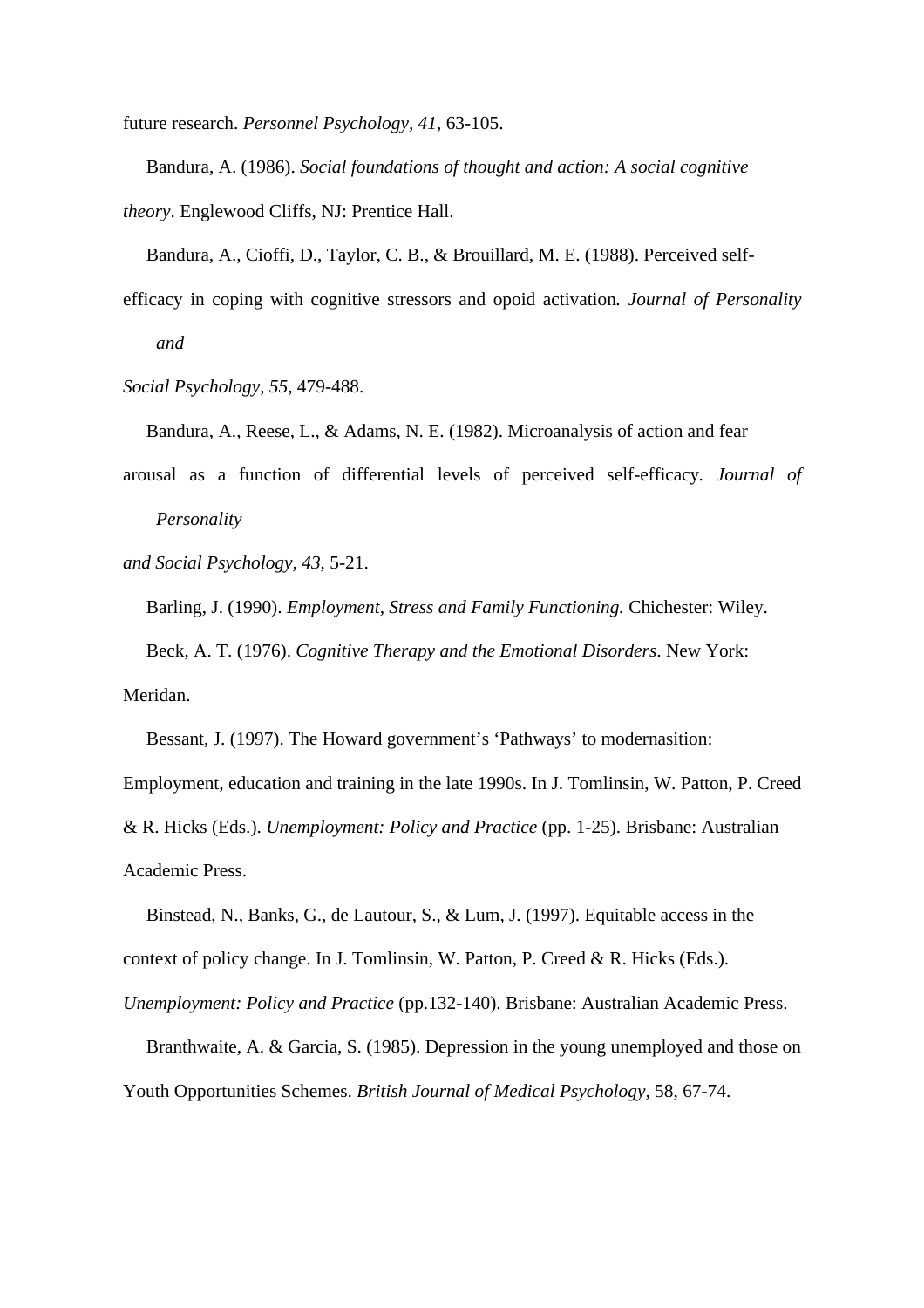Caplan, R. D., Vinokur, A. D., & Price, R. H. (1997). From job loss to reemployment: field experiments in prevention-focused coping. In G. W. Albee & T. P. Gullotta (Eds.) *Primary Prevention Works* (pp. 341-379). Thousand Oaks, CA: Sage.

 Caplan, R. D., Vinokur, A. D., Price, R. H. & Van Ryn, M. (1989). Job-seeking, reemployment, and mental health: A randomized field experiment in coping with job loss. *Journal of Applied Psychology,* 74, 759-769.

 Cohn, E. & Lewis, M. V. (1975). Employers' experience in retaining hard-core hires. *Industrial Relations,* 14, 55-62.

 Creed, P. A. (In press). Mental health, attitude-to-work and life situation outcomes for long-term unemployed attending occupational skills training*. Journal Applied Social Behaviour.*

 Creed, P. A., Hicks, R., & Machin, M. A. (In press). Behavioural plasticity and mental health outcomes for long-term unemployed attending occupational training programs. *Journal of Organizational and Occupational Psychology*.

 Creed, P. A., Hicks, R., & Machin, M. A. (1996). The effect of psychosocial training climate on mental health outcomes for long-term unemployed individuals. *Australian and New Zealand Journal of Vocational Education Research, 4*(2), 26-39.

 Creed, P. A., Machin, M. A., & Hicks, R. (In press). Improving mental health status and

coping abilities for long-term unemployed youth using cognitive-behaviour therapy based interventions. *Journal of Organisational Behaviour*.

 Creed, P. A., Machin, M. A., & Hicks, R. (1996). Neuroticism and mental health outcomes for long-term unemployed youth attending occupational skills training programs. *Personality and Individual Differences, 21*(4), 537-544.

Dawkins, J. S., & Holding, A. C. (1987). *Skills for Australia.* Canberra: Australian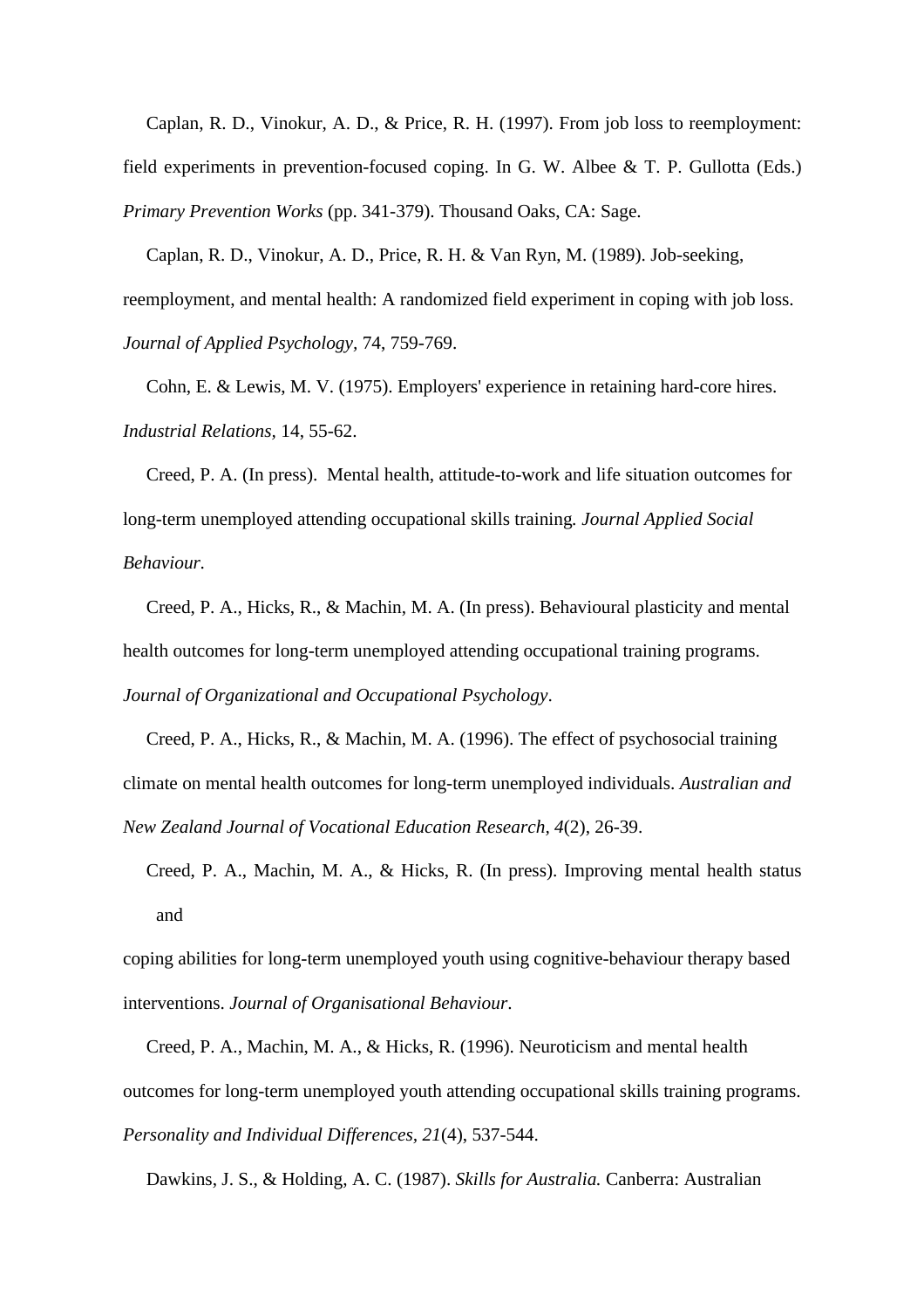Government Publishing Service.

Department of Employment, Education & Training. (1991a). *Annual Report 1990-*

*1991.* Canberra: Australian Government Publishing Service.

 Department of Employment, Education & Training. (1991b). *Skillshare: The report of the review of Skillshare in its first year.* Canberra: Australian Government Publishing Service.

 Donovan, A., Oddy, M., Pardoe, R. & Ades, A. (1986). Employment status and psychological well-being: A longitudinal study of 16-year-old school leavers. *Journal of Child Psychology and Psychiatry,* 27, 65-76.

 Downs, S., & Perry, P. (1984). Developing learning skills*. Journal of European Industrial Training, 8*, 21-26.

 Eden, D. & Aviram, A. (1993). Self-efficacy training to speed re-employment: Helping people to help themselves. *Journal of Applied Psychology,* 78, 352-360.

 Fryer, D. M. (1986). Employment deprivation and personal agency during unemployment: A critical discussion of Jahoda's explanation of the psychological effects of

unemployment. *Social Behaviour,* **1**, 3-23.

 Fryer, D. M. (1988). The experience of unemployment in social context. In S. Fisher & J. Reason (Eds.). *Handbook of life stress, cognition and health* (pp. 211-238). Chichester: Wiley.

 Gist, M. E., Bavetta, A. G. & Stevens, C. K. (1990). Transfer training method: Its influence on skill generalization, skill repetition and performance level*. Personnel Psychology, 43*, 501-522.

 Gist, M. E. & Mitchell, T. R. (1992). Self-efficacy: A theoretical analysis of its determinants and malleability. *Academy of Management Review, 17*(2), 183-211.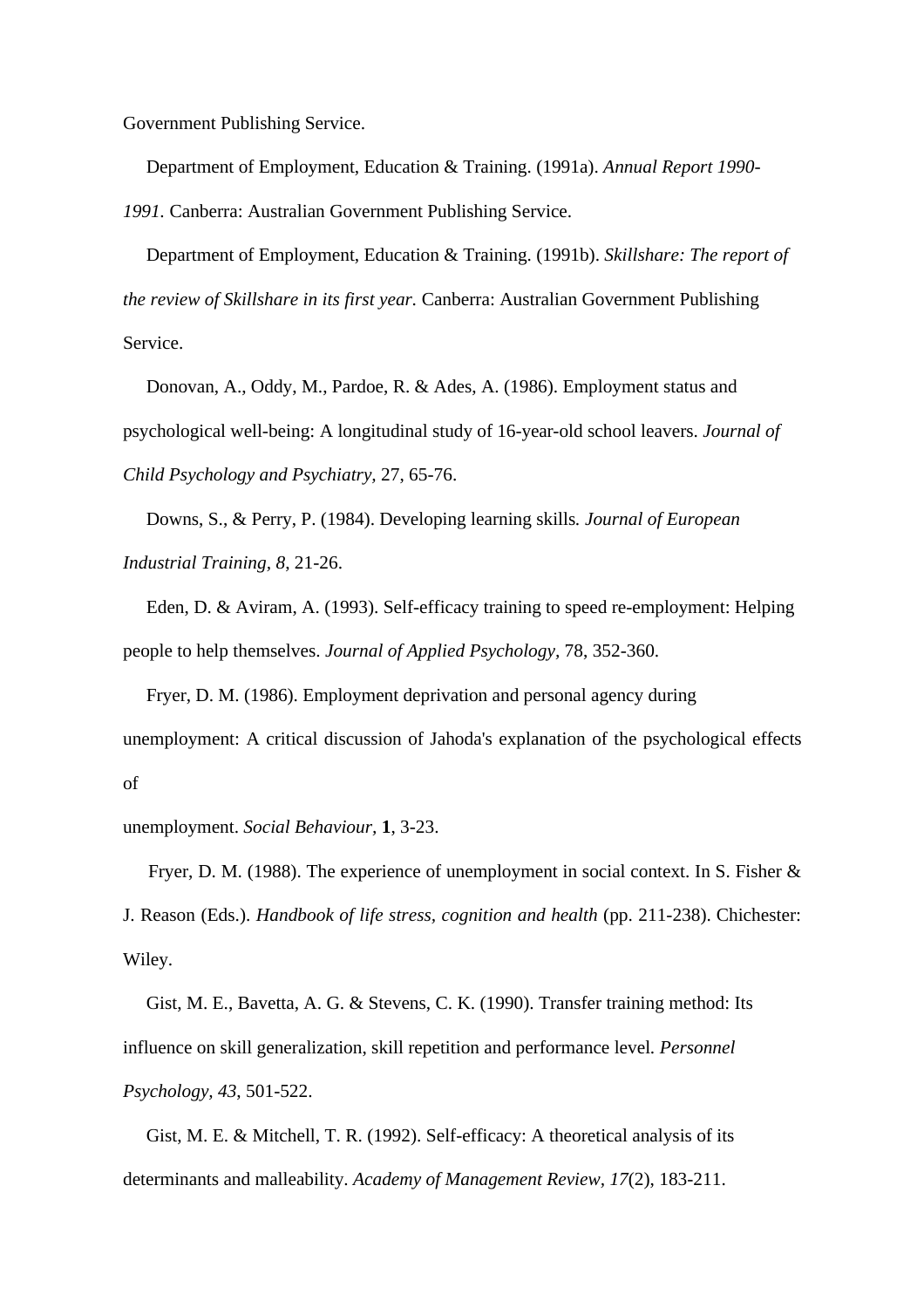Gist, M. E., Stevens, C. K. & Bavetta, A. G. (1991). Effects of self-efficacy and posttraining intervention on the acquisition and maintenance of complex interpersonal skills. *Personnel Psychology, 44*, 837-861.

 Harry, J. M. & Tiggemann, M. (1992). The psychological impact of work re-entry training for female unemployed sole parents. *Australian Journal of Social Issues,*

27, 75-

91.

 Jahoda, M., Lazarsfeld, P. F. & Zeisel, H. (1933). *Marienthal: The Sociography of an Unemployed Community.* (English Translation, 1971, Chicago: Aldine Atherton).

 Kristensen, O. S. (1991). The unemployed and adult education: a longitudinal study of unemployed persons in adult basic education. *Scandinavian Journal of Educational Research,* 35, 145-159.

 Leana, C. R. & Feldman, D. C. (1992). *Coping with Job Loss: How Individuals, Organizations, and Communities Respond to Layoffs.* Lexington: Lexington Books.

 Machin, M. A., & Fogarty, G. J. (1997). The effects of self-efficacy, motivation to transfer, and situational constraints on transfer intentions and transfer of training. *Performance Improvement Quarterly, 10*(2), 98-115..

 Marx, R. D. (1982). Relapse prevention for managerial training: A model for maintenance of behavioral change. *Academy of Management Review, 7*, 27-40.

 Muller, J. (1992). The effects of personal development training on the psychological state of long-term unemployed women. *Australian Psychologist,* 27, 176-180.

 Patton, W., & Noller, P. (1984). Unemployment and youth: A longitudinal study. *Australian Journal of Psychology, 36,* 399-413.

 Phelps, M., & Creed, P. A. (1995). Self-efficacy as a factor in job training performance and occupational satisfaction for unemployed individuals*. Journal Applied Social*